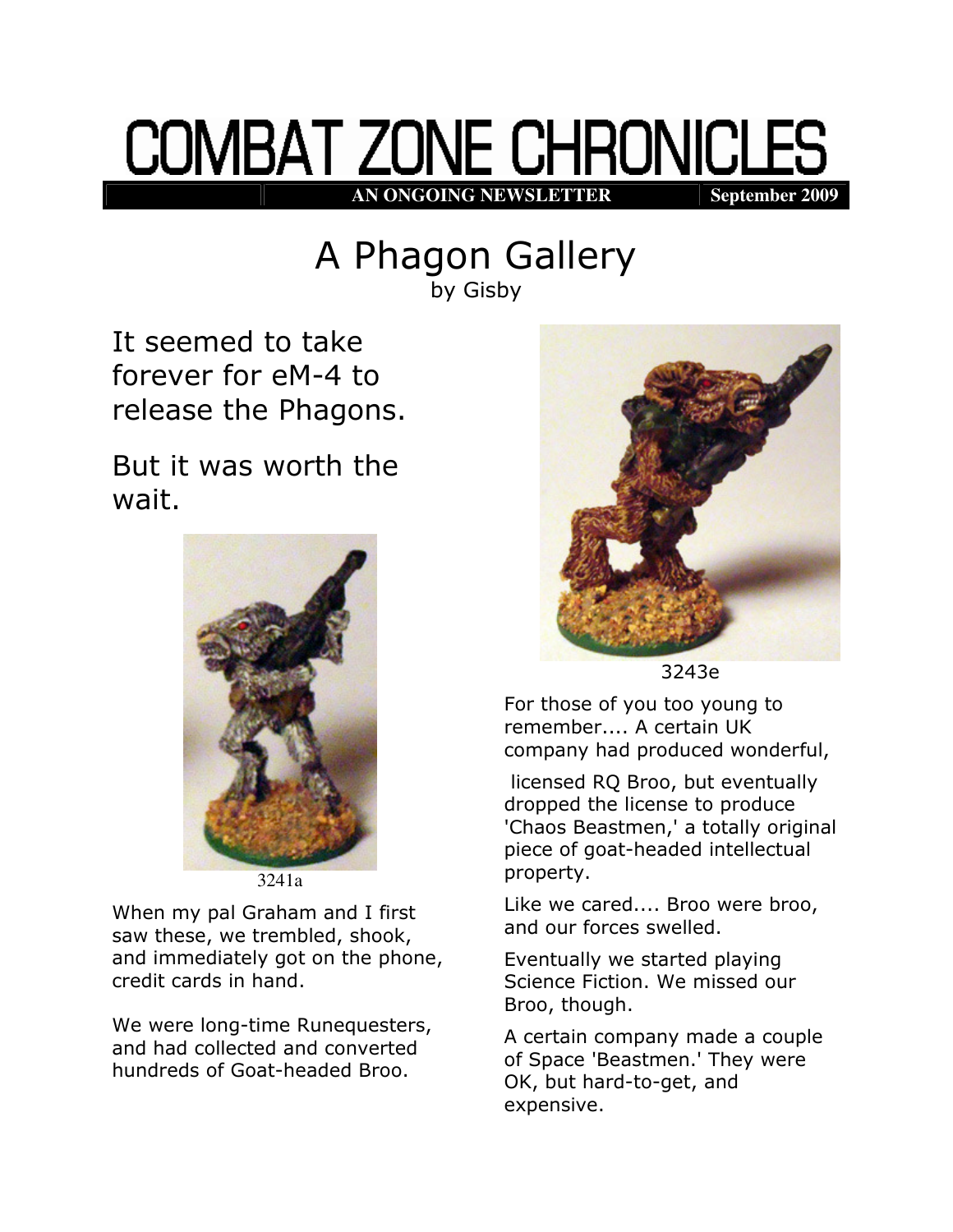## But then....



3241c

One day, we got a flyer in the mail, with pictures of DOZENS of Space Broo, and they were AMAZING. 6 codes, each with 4 variants We immediately ordered the lot, x2, in convenient 20-packs.



3244d

It was only later that we noticed that 3 codes had 5 variants each. (Yes, we are THAT smart)

I spent the next 3 years searching hobby shops across the USA looking for the missing variants. (x2: Graham needed HIS too).



3241b

Eventually I found them, and picked up a bunch of others in the process. They have been longstanding villains in our game, and a terrible foe.

So I have been annoying Doug ever since the SPACELORDS appeared in eM-4's ranks. And they were worth the wait.

They've been remoulded, and kudos to eM-4's mouldmaker and choice of metal, as there was NO flash on my figures, and the detail is even better than I remember.

Just have a look.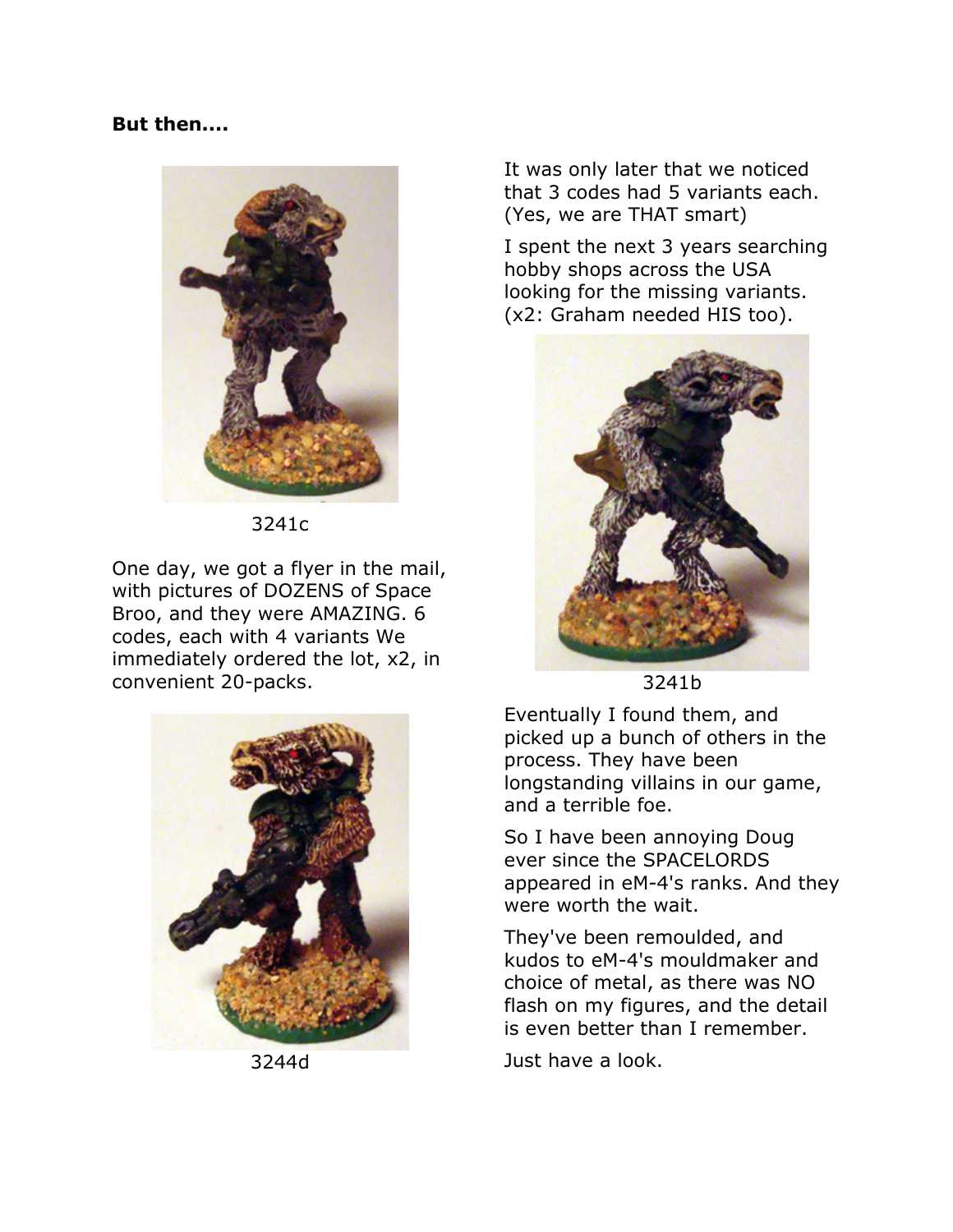